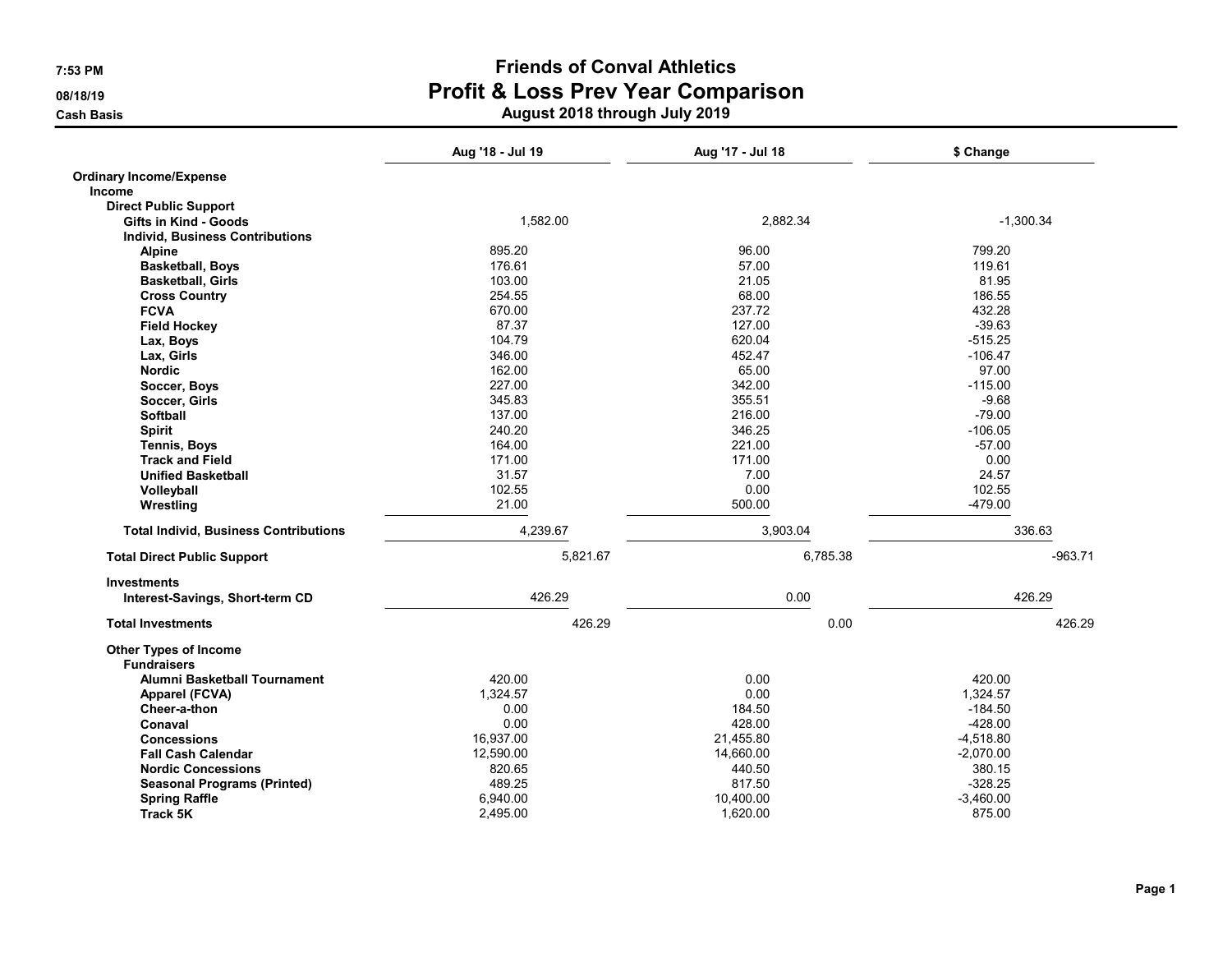|                                                                                                                                       | Aug '18 - Jul 19                        | Aug '17 - Jul 18                       | \$ Change                                 |
|---------------------------------------------------------------------------------------------------------------------------------------|-----------------------------------------|----------------------------------------|-------------------------------------------|
| <b>Track Meet</b><br><b>Winter Raffle</b>                                                                                             | 375.00<br>9,650.00                      | 0.00<br>6,920.00                       | 375.00<br>2,730.00                        |
| <b>Total Fundraisers</b>                                                                                                              | 52,041.47                               | 56,926.30                              | $-4,884.83$                               |
| <b>Team Collections</b><br><b>Basketball, Boys</b><br><b>Nordic</b>                                                                   | 0.00<br>595.00                          | 435.50<br>175.00                       | $-435.50$<br>420.00                       |
| Soccer (Combined)<br><b>Team Trips</b>                                                                                                | 0.00                                    | 1,505.00                               | $-1,505.00$                               |
| <b>Total Soccer (Combined)</b>                                                                                                        | 0.00                                    | 1,505.00                               | $-1,505.00$                               |
| Soccer, Boys<br>Soccer, Girls<br><b>Track and Field</b><br>Wrestling                                                                  | 3,188.50<br>49.00<br>630.00<br>1,875.00 | 1,002.00<br>740.25<br>0.00<br>1,000.00 | 2,186.50<br>$-691.25$<br>630.00<br>875.00 |
| <b>Total Team Collections</b>                                                                                                         | 6,337.50                                | 4,857.75                               | 1,479.75                                  |
| <b>Total Other Types of Income</b>                                                                                                    | 58,378.97                               | 61,784.05                              | $-3,405.08$                               |
| <b>Total Income</b>                                                                                                                   | 64,626.93                               | 68,569.43                              | $-3,942.50$                               |
| <b>Expense</b><br><b>Business Expenses</b><br><b>Bank Fees</b><br><b>Business Registration Fees</b>                                   | 43.92<br>75.00                          | 0.00<br>150.00                         | 43.92<br>$-75.00$                         |
| <b>Total Business Expenses</b>                                                                                                        | 118.92                                  | 150.00                                 | $-31.08$                                  |
| <b>Contract Services</b><br><b>Accounting Fees</b>                                                                                    | 150.00                                  | 600.00                                 | $-450.00$                                 |
| <b>Total Contract Services</b>                                                                                                        | 150.00                                  | 600.00                                 | $-450.00$                                 |
| <b>Dues and Subscriptions</b><br><b>Facilities and Equipment</b><br>Depr and Amort - Allowable<br><b>Equip Rental and Maintenance</b> | 135.00<br>0.00<br>0.00                  | 0.00<br>569.43<br>105.96               | 135.00<br>$-569.43$<br>$-105.96$          |
| <b>Total Facilities and Equipment</b>                                                                                                 | 0.00                                    | 675.39                                 | $-675.39$                                 |
| <b>Operations</b><br>Postage, Mailing Service<br><b>Printing and Copying</b>                                                          | 105.08                                  | 58.53                                  | 46.55                                     |
| <b>Seasonal Programs</b>                                                                                                              | 306.00                                  | 0.00                                   | 306.00                                    |
| <b>Total Printing and Copying</b>                                                                                                     | 306.00                                  | 0.00                                   | 306.00                                    |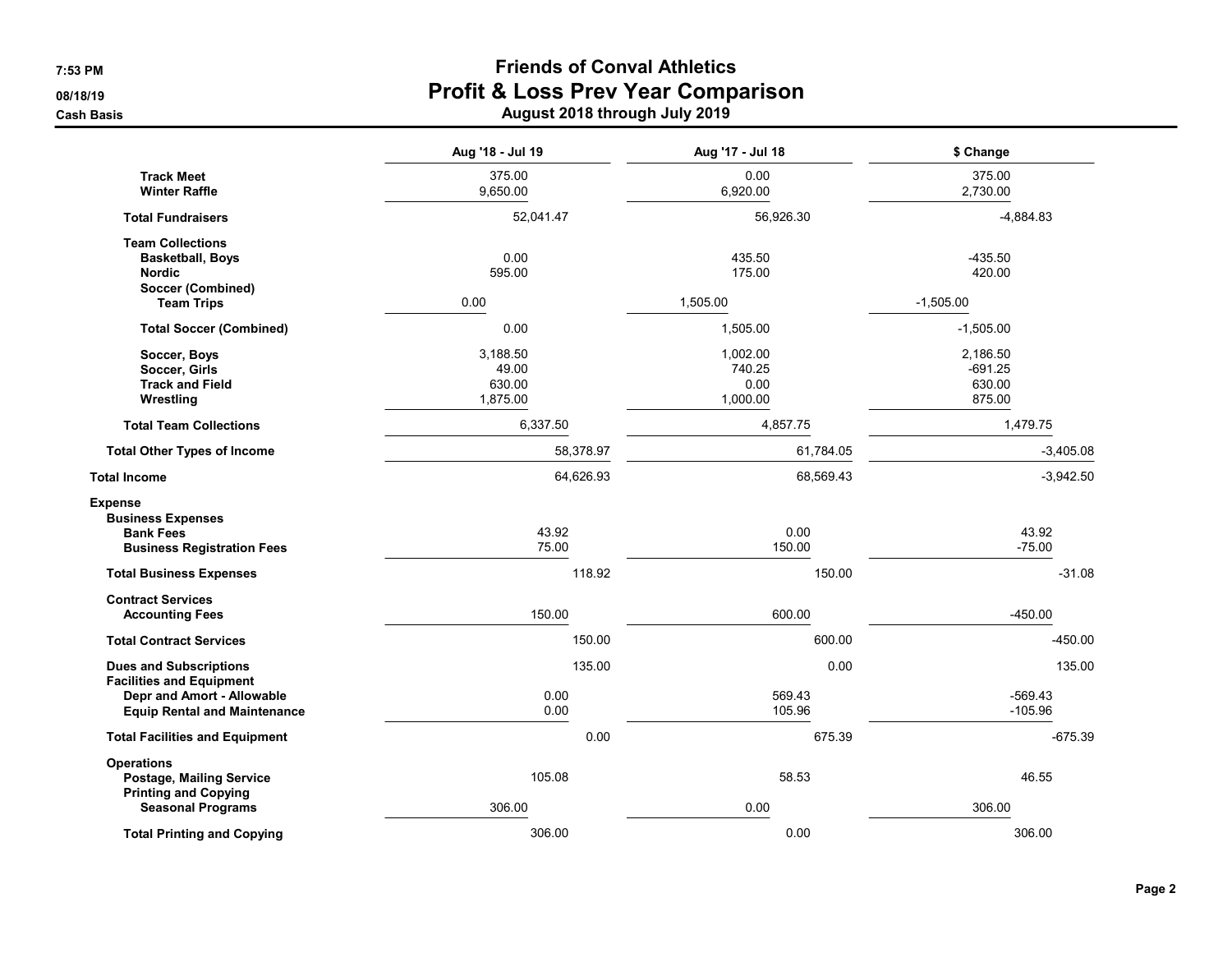# 7:53 PM Friends of Conval Athletics 08/18/19 08/18/19 Externe the cash Basis Cash Basis Cash Basis Cash Basis Cash Basis Cash Basis Cash Basis Cash Basis Cash Basis Cash Basis Cash Basis Cash Basis Cash Basis Cash Basis Cash Basis Cash Basis Cash Basis Cash Basis Cash Basis C

|                                      | Aug '18 - Jul 19 | Aug '17 - Jul 18 | \$ Change   |
|--------------------------------------|------------------|------------------|-------------|
| <b>Supplies</b>                      | 455.59           | 167.64           | 287.95      |
| <b>Total Operations</b>              | 866.67           | 226.17           | 640.50      |
| <b>Other Types of Expenses</b>       |                  |                  |             |
| <b>FCVA Special Purchases</b>        | 1,275.35         | 0.00             | 1,275.35    |
| <b>Fundraisers</b>                   |                  |                  |             |
| Apparel (FCVA)                       | 600.00           | 633.75           | $-33.75$    |
| Con-a-Val                            | 0.00             | 578.00           | $-578.00$   |
| <b>Concessions Expenses</b>          | 7,228.55         | 9,159.02         | $-1,930.47$ |
| Fall Cash Calendar Exp.              | 2,039.07         | 2,507.81         | $-468.74$   |
| <b>Seasonal Programs (Printed)</b>   | 800.00           | 1,035.00         | $-235.00$   |
| <b>Spring Raffle Exp</b>             | 1,107.50         | 1,043.54         | 63.96       |
| <b>Winter Raffle</b>                 | 2,104.99         | 1,829.99         | 275.00      |
| <b>Total Fundraisers</b>             | 13,880.11        | 16,787.11        | $-2,907.00$ |
| Insurance - Liability, D and O       | 711.00           | 711.00           | 0.00        |
| <b>Other Costs</b>                   | 0.00             | 86.96            | $-86.96$    |
| <b>Total Other Types of Expenses</b> | 15,866.46        | 17,585.07        | $-1,718.61$ |
| <b>Team Disbursements</b>            |                  |                  |             |
| <b>Alpine</b>                        | 3,081.34         | 0.00             | 3,081.34    |
| <b>Basketball, Boys</b>              | 2,009.50         | 3,383.00         | $-1,373.50$ |
| <b>Basketball, Girls</b>             | 3,814.88         | 920.74           | 2,894.14    |
| <b>Cross Country</b>                 | 627.04           | 1,796.71         | $-1,169.67$ |
| <b>Field Hockey</b>                  | 1,296.74         | 935.00           | 361.74      |
| Lax, Boys                            | 793.94           | 303.42           | 490.52      |
| Lax, Girls                           | 2,090.54         | 2,794.20         | $-703.66$   |
| <b>Nordic</b>                        | 3,497.39         | 1,102.45         | 2,394.94    |
| Soccer (Combined)                    | 0.00             | 1,401.00         | $-1,401.00$ |
| Soccer, Boys                         | 6,342.76         | 5,964.94         | 377.82      |
| Soccer, Girls                        | 1,221.12         | 3,869.75         | $-2,648.63$ |
| Softball                             | 2,056.87         | 719.46           | 1,337.41    |
| <b>Spirit</b>                        | 422.00           | 628.00           | $-206.00$   |
| <b>Tennis, Boys</b>                  | 994.55           | 0.00             | 994.55      |
| <b>Track &amp; Field</b>             | 4,586.66         | 4,358.49         | 228.17      |
| <b>Unified Basketball</b>            | 699.51           | 500.00           | 199.51      |
| Volleyball                           | 1,116.14         | 4,026.41         | $-2,910.27$ |
| Wrestling                            | 2,778.79         | 1,158.65         | 1,620.14    |
| <b>Total Team Disbursements</b>      | 37,429.77        | 33,862.22        | 3,567.55    |
| <b>Total Expense</b>                 | 54,566.82        | 53,098.85        | 1,467.97    |
| <b>Net Ordinary Income</b>           | 10,060.11        | 15,470.58        | $-5,410.47$ |
| Net Income                           | 10.060.11        | 15,470.58        | $-5.410.47$ |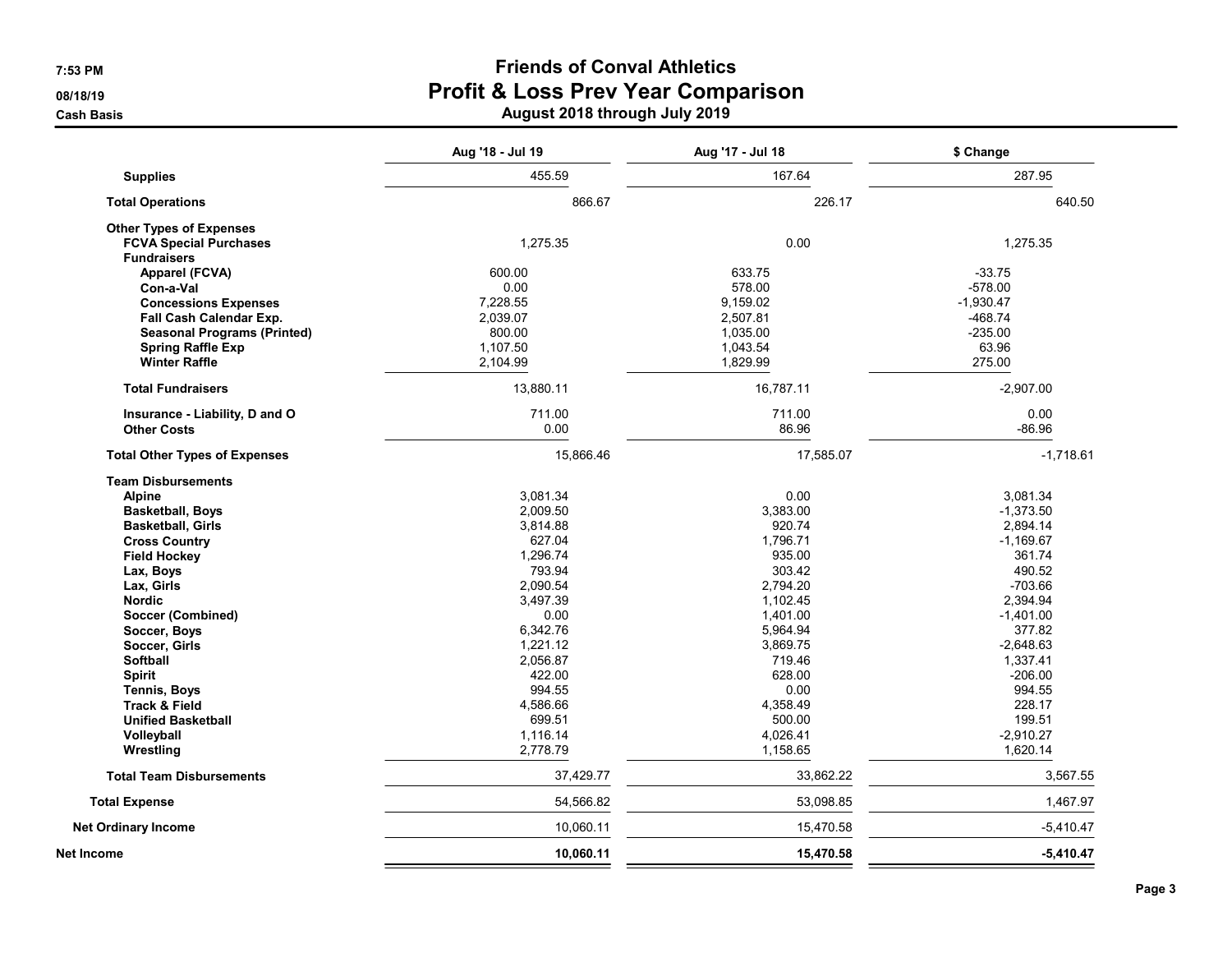|                                              | % Change  |          |  |
|----------------------------------------------|-----------|----------|--|
| <b>Ordinary Income/Expense</b>               |           |          |  |
| <b>Income</b>                                |           |          |  |
| <b>Direct Public Support</b>                 |           |          |  |
| <b>Gifts in Kind - Goods</b>                 | $-45.1%$  |          |  |
| <b>Individ. Business Contributions</b>       |           |          |  |
| <b>Alpine</b>                                | 832.5%    |          |  |
| <b>Basketball, Boys</b>                      | 209.8%    |          |  |
| <b>Basketball, Girls</b>                     | 389.3%    |          |  |
| <b>Cross Country</b>                         | 274.3%    |          |  |
| <b>FCVA</b>                                  | 181.8%    |          |  |
| <b>Field Hockey</b>                          | $-31.2%$  |          |  |
| Lax, Boys                                    | $-83.1%$  |          |  |
| Lax. Girls                                   | $-23.5%$  |          |  |
| <b>Nordic</b>                                | 149.2%    |          |  |
| Soccer, Boys                                 | $-33.6%$  |          |  |
| Soccer, Girls                                | $-2.7%$   |          |  |
| <b>Softball</b>                              | $-36.6%$  |          |  |
| <b>Spirit</b>                                | $-30.6%$  |          |  |
| <b>Tennis, Boys</b>                          | $-25.8%$  |          |  |
| <b>Track and Field</b>                       | $0.0\%$   |          |  |
| <b>Unified Basketball</b>                    | 351.0%    |          |  |
| Volleyball                                   | 100.0%    |          |  |
| Wrestling                                    | $-95.8%$  |          |  |
| <b>Total Individ, Business Contributions</b> | 8.6%      |          |  |
| <b>Total Direct Public Support</b>           |           | $-14.2%$ |  |
| <b>Investments</b>                           |           |          |  |
| Interest-Savings, Short-term CD              | 100.0%    |          |  |
| <b>Total Investments</b>                     |           | 100.0%   |  |
| <b>Other Types of Income</b>                 |           |          |  |
| <b>Fundraisers</b>                           |           |          |  |
| Alumni Basketball Tournament                 | 100.0%    |          |  |
| Apparel (FCVA)                               | 100.0%    |          |  |
| Cheer-a-thon                                 | $-100.0%$ |          |  |
| Conaval                                      | -100.0%   |          |  |
| <b>Concessions</b>                           | $-21.1%$  |          |  |
| <b>Fall Cash Calendar</b>                    | $-14.1%$  |          |  |
| <b>Nordic Concessions</b>                    | 86.3%     |          |  |
| <b>Seasonal Programs (Printed)</b>           | $-40.2%$  |          |  |
| <b>Spring Raffle</b>                         | -33.3%    |          |  |
| Track 5K                                     | 54.0%     |          |  |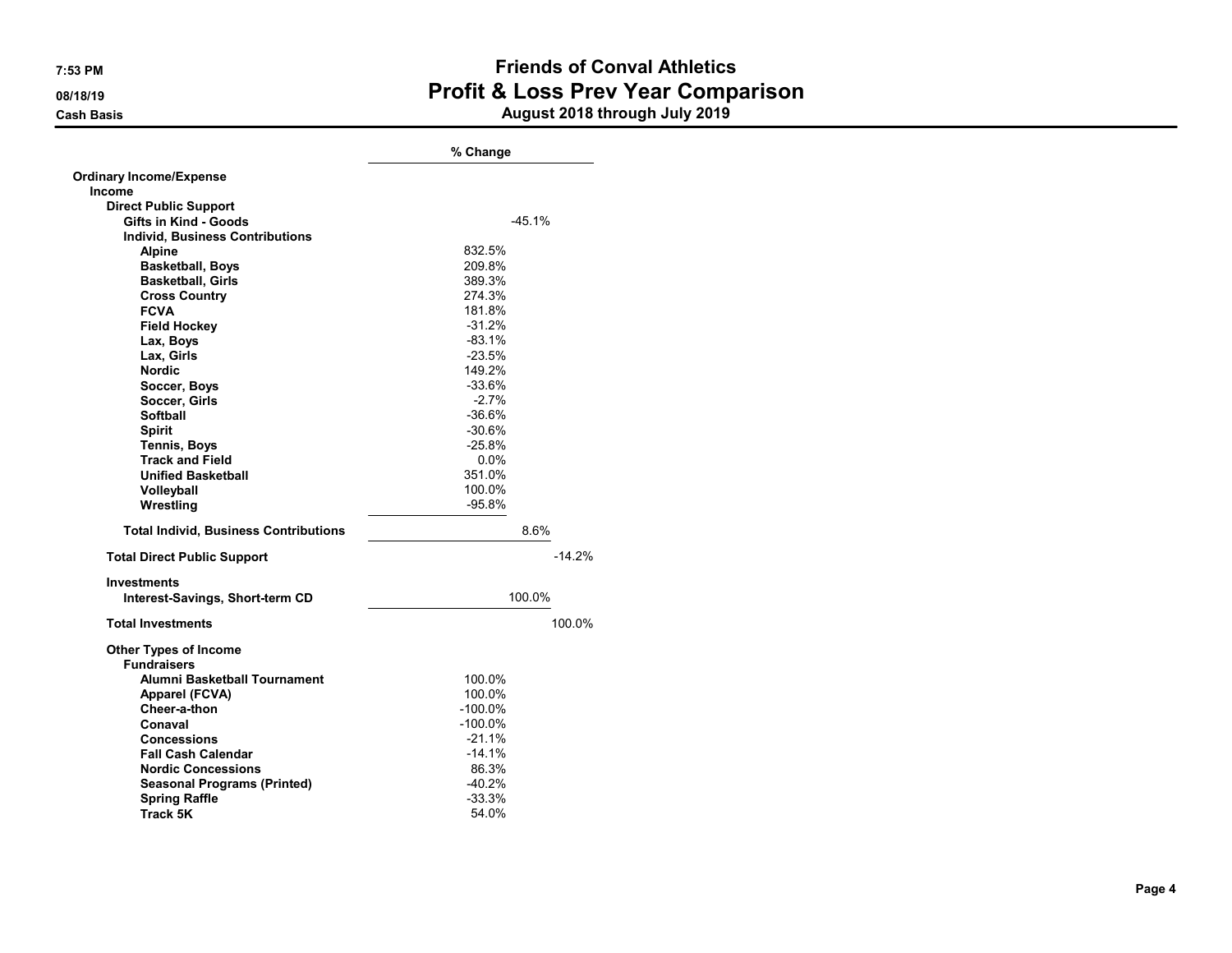|                                                                                                                                       | % Change                              |  |
|---------------------------------------------------------------------------------------------------------------------------------------|---------------------------------------|--|
| <b>Track Meet</b><br><b>Winter Raffle</b>                                                                                             | 100.0%<br>39.5%                       |  |
| <b>Total Fundraisers</b>                                                                                                              | $-8.6%$                               |  |
| <b>Team Collections</b><br><b>Basketball, Boys</b><br><b>Nordic</b><br>Soccer (Combined)<br><b>Team Trips</b>                         | $-100.0\%$<br>240.0%<br>$-100.0%$     |  |
| <b>Total Soccer (Combined)</b>                                                                                                        | $-100.0\%$                            |  |
| Soccer, Boys<br>Soccer, Girls<br><b>Track and Field</b><br>Wrestling                                                                  | 218.2%<br>$-93.4%$<br>100.0%<br>87.5% |  |
| <b>Total Team Collections</b>                                                                                                         | 30.5%                                 |  |
| <b>Total Other Types of Income</b>                                                                                                    | $-5.5%$                               |  |
| <b>Total Income</b>                                                                                                                   | $-5.8%$                               |  |
| <b>Expense</b><br><b>Business Expenses</b><br><b>Bank Fees</b><br><b>Business Registration Fees</b>                                   | 100.0%<br>$-50.0\%$                   |  |
| <b>Total Business Expenses</b>                                                                                                        | $-20.7%$                              |  |
| <b>Contract Services</b><br><b>Accounting Fees</b>                                                                                    | $-75.0%$                              |  |
| <b>Total Contract Services</b>                                                                                                        | $-75.0%$                              |  |
| <b>Dues and Subscriptions</b><br><b>Facilities and Equipment</b><br>Depr and Amort - Allowable<br><b>Equip Rental and Maintenance</b> | 100.0%<br>$-100.0\%$<br>$-100.0%$     |  |
| <b>Total Facilities and Equipment</b>                                                                                                 | $-100.0\%$                            |  |
| <b>Operations</b><br><b>Postage, Mailing Service</b><br><b>Printing and Copying</b><br><b>Seasonal Programs</b>                       | 79.5%<br>100.0%                       |  |
| <b>Total Printing and Copying</b>                                                                                                     | 100.0%                                |  |